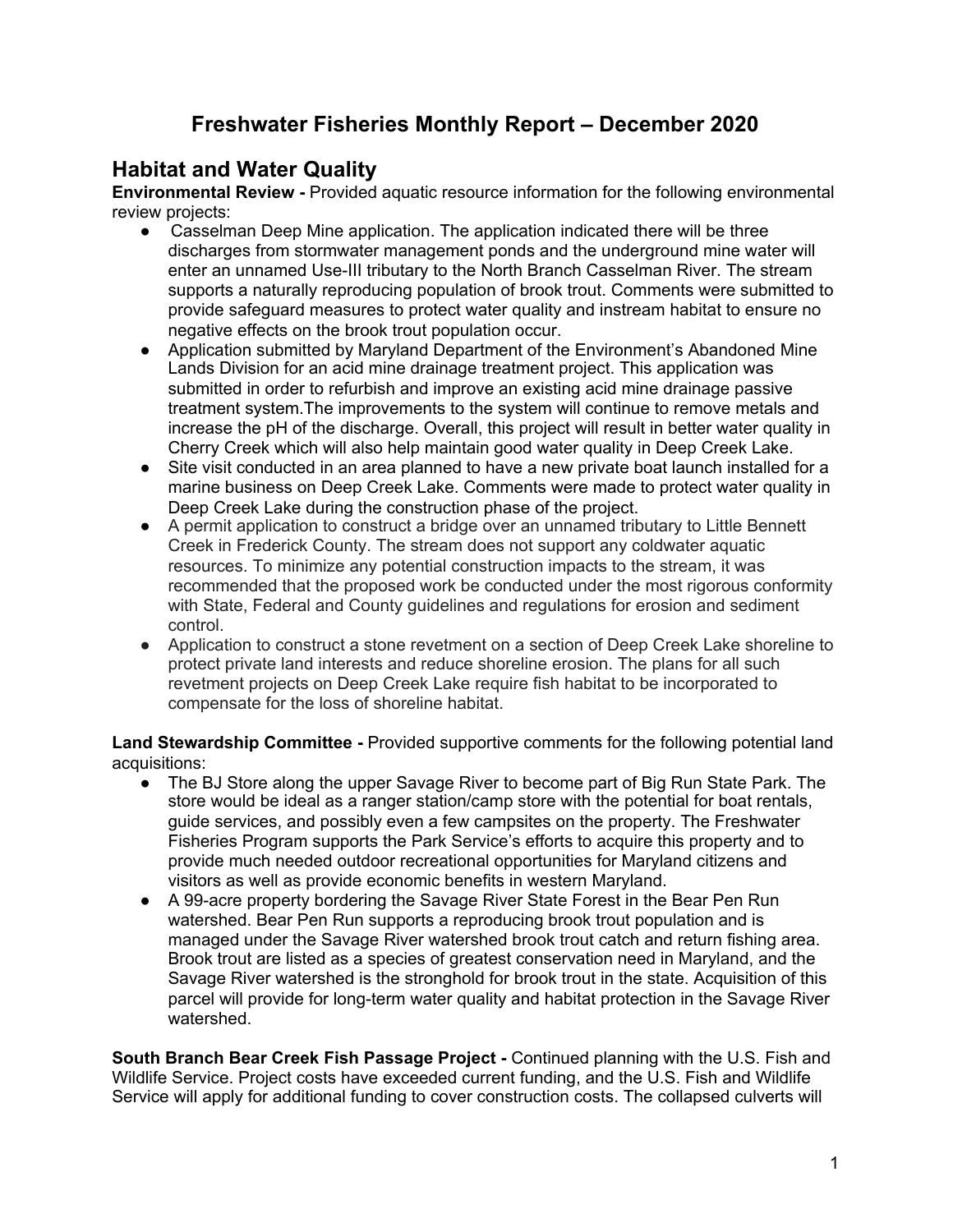be replaced with a prefabricated single span bridge. The bridge has been ordered from the manufacturer with existing funding. The project is expected to be completed in 2021 after the Use-III stream closure period.

**Jennings Randolph Lake Fish Habitat Enhancement Project -** Freshwater Fisheries Program staff and Jennings Randolph Lake Rangers began planning for a fish habitat enhancement project. Recycled Christmas trees will be placed and anchored in areas of the lake bottom lacking good physical structure. The project will be conducted during the winter drawdown taking advantage of the exposed lake bottom.

## **Stocking and Population Management**

**Trout**

- The North Branch Potomac River zero creel limit trout fishing area was stocked with 2,000 fingerling rainbow trout (3.6 per pound) from Albert Powell Hatchery on December 7, 2020. In addition, 24,000 brown trout fingerlings (500 per pound) were stocked from the Cushwa Hatchery on December 8, 2020.
- The Town Creek delayed harvest fishing area was stocked with 4,000 rainbow trout (3.6) per pound) from Albert Powell Hatchery on December 9, 2020.
- Staff assisted members from the Potomac Valley Fly Fishers Club with stocking adult rainbow trout in the delayed harvest section of Catoctin Creek in Frederick County. The club helped raise the fish through the summer at a small spring fed hatchery facility. Approximately 450 trout were transported to Catoctin Creek Park and Nature Center and stocked into the stream.

**Stocking Permits -** One stocking permit was issued for December.

# **Outreach**

Provided customer service information for inquiries regarding:

- Trout fishing opportunities in the North Branch Potomac River, Elk Lick, and the Youghiogheny River.
- Tips for fishing Deep Creek Lake.
- A possible ice fishing season.
- Dock removal at the state park boat launch.
- Fall stocking in the Casselman River delayed harvest trout fishing area.
- Ice fishing opportunities in Garrett County.

## **Angler Access**

**Fisheries Management Areas** – Western Region I staff performed boundary research for all fisheries management areas in this region. Plans are to mark boundaries of areas that need to be painted and to remark areas that need touch-ups when weather permits.

Collected old picnic tables and various pieces of metal at Evitts Creek Ponds and the Gary A. Yoder fisheries management areas. The picnic tables, which were in poor shape, were disassembled and all the metal was hauled to a recycling facility. The picnic tables will be replaced in the spring.

#### **Invasive Species**

**Blue Catfish** - Staff analyzed stomach contents data for over 2,000 blue catfish that had been caught from Patuxent River and dissected.